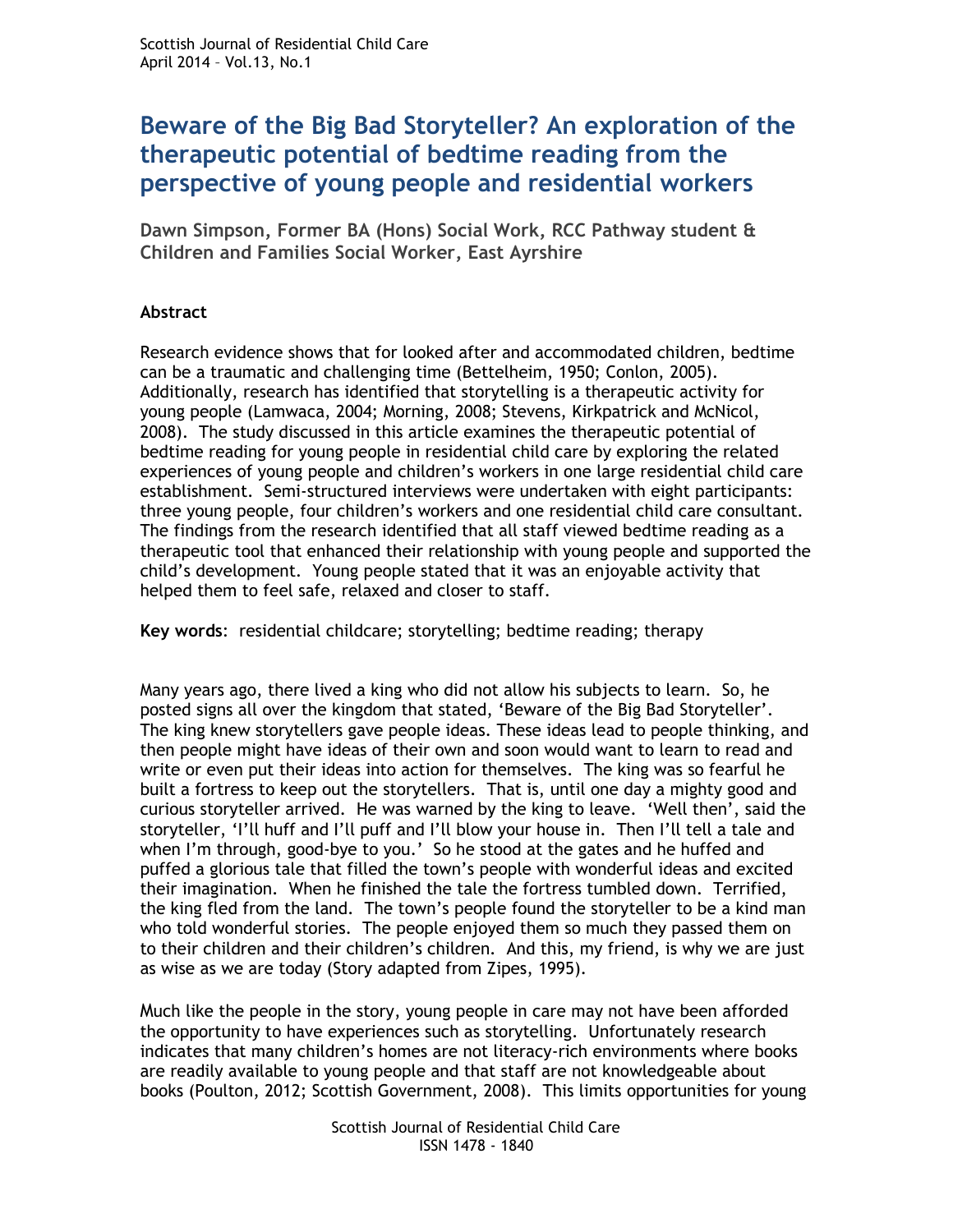people to benefit from being read or told stories, despite research showing its therapeutic value (Lamwaca, 2004; Morning, 2008; Stevens, Kirkpatrick and McNicol, 2008).

This paper discusses a small-scale study, undertaken for the purposes of an undergraduate dissertation that examined the therapeutic potential of bedtime reading for children and young people in care. To achieve this, it explored the children's workers' views and experiences of using bedtime reading to create a nurturing, caring and educationally rich environment. Additionally, the study sought the children's views and experiences of being read to by their workers. The findings of study are underpinned by theoretical and research literature. Whilst it is noted that storytelling, reading and reading to young people at bedtime are not identical, they are not dissimilar and as a result this study explores the use of storytelling and reading, and their related benefits. This literature will be discussed first.

## **The Review of Literature**

Storytelling is an ancient tradition worldwide. It evolved from the aspirations and dreams of 'common people' who, through the creation of stories, challenged their perceived social class and dissatisfaction with societal norms (Zipes,1979). Historically, storytelling has been utilised as a tool to enhance human development. Bettelheim (1991), a prominent author in the field of storytelling, advocated the use of fairy tales as a psychoanalytical tool to support child development. Bettelheim asserted that fairy tales provided children with emotional and symbolic messages that enabled them to gain meaning and purpose. Much like Freud's analysis of dreams, Bettelheim argued that if a child is deprived of stories it could inhibit their development (Dundes, 1991). Zipes (1995) criticised Bettelheim's theories for lacking scientific validity as he argued there was no evidence base to substantiate his theory. However, a research base has emerged since the time of Zipes' writing that contributes to the claims that storytelling has therapeutic potential for looked after and accommodated children. This research, much like Bettelheim's theory, emphasises the value of the story contributing to a child's emotional development.

Research has identified that reading and storytelling schemes have shifted young people's and residential workers' approaches to reading and enhanced young people's literacy, expression and language skills (Lamwaca, 2004; Linnane, 2008; McNicol & Kirkpatrick, 2005; Poulton, 2012; Stevens, Kirkpatrick and McNicol, 2008). Stevens et al. (2008) conducted a qualitative analysis of the impact a storytelling project had on the educational attainment of young people in residential child care in South Lanarkshire. 'Storyworks*'* trained staff and developed storytelling workshops to support children and staff to tell and listen to stories. The findings indicated that storytelling increased young people's levels of confidence at school and they began to read for pleasure. This, in turn, nurtured their speech, imagination and comprehension skills. Additionally the research identified that storytelling enhanced the children's relationships with staff, had a calming effect on the children's unit, and provided a sense of community spirit where the children appeared to feel safe and relaxed. Edinburgh's Reading Champion Project (City of Edinburgh Council, 2010) identified similar outcomes where storytelling supported looked after and accommodated children to develop healthy attachments and resilience factors.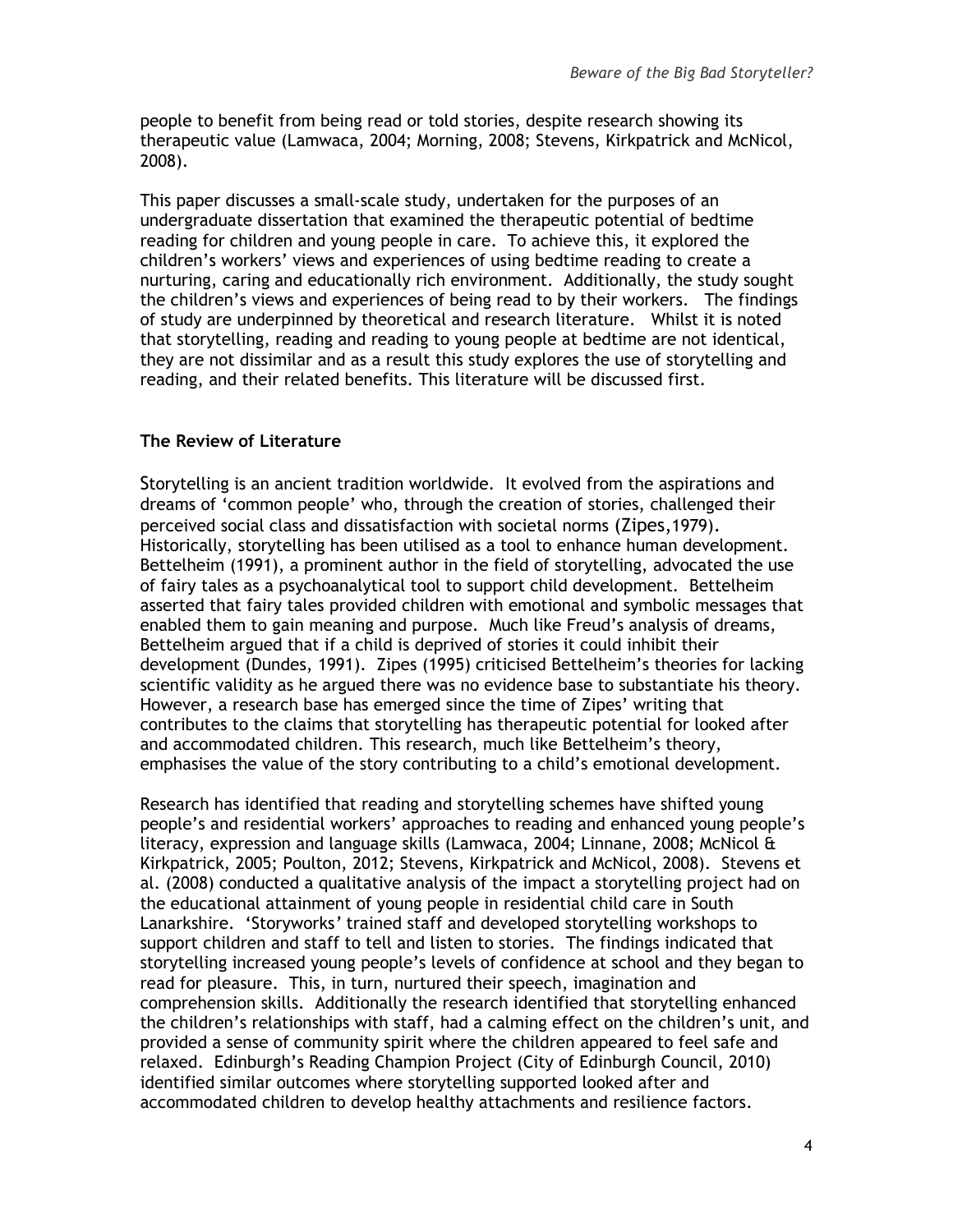Lamwaca's (2004) study of orphaned Ugandan child soldiers identified that storytelling helped children who were victims of violence recover from flashbacks, panic attacks and isolation. It stimulated their imagination and emotional intelligence, and enabled them to share their experiences in a safe and non-threatening way. Additionally, listening to other people's stories gave them solace. A comparative analysis of the country's cultures and the needs of the young people suggest that while the Ugandan context is considerably different, the vulnerabilities and high levels of need are not completely dissimilar. Uganda has a strong cultural history of storytelling and this is akin to Scotland, which is steeped in traditional travellers' tales and folk tales. Additionally it could be argued that the Ugandan children's experience is not completely unlike that of looked after and accommodated children in Scotland, as both have experienced trauma, loss and abuse (Kendrick, 1998). The development of theory and research on storytelling provides the foundation for the aforementioned small-scale study that is the focus of this article. Next, the study's methods and methodology are discussed.

# **Method**

This study used a qualitative approach through the use of semi-structured interviews to gain an understanding of the participants' experiences. This enabled an exploration of practice that focused 'on the meaning of experiences by exploring how people define, describe and metaphorically make sense of these experiences' (Vanderstoep and Jonston, 2009, p.165). This research was granted ethical approval from the University of Strathclyde as it complied with their *Code of Practice on Investigations on Human Beings*. Tables 1 and 2 represent the background information of each participant.

| <b>Participants</b>      | <b>Qualifications level</b>       | Years working in              |
|--------------------------|-----------------------------------|-------------------------------|
|                          |                                   | <b>Residential Child Care</b> |
| <b>Residential Child</b> | Undergraduate degree and masters. | $0 - 5$                       |
| Care consultant          |                                   |                               |
| Children's worker 1      | In-house training.                | $0 - 5$                       |
| Children's worker 2      | Undergraduate degree.             | $5 - 10$                      |
| Children's worker 3      | Undergraduate degree and masters. | $5 - 10$                      |
| Children's worker 4      | Undergraduate degree.             | $15+$                         |

## *Table 1: Qualifications and experience of residential staff*

*Table 2: Age of children and years living in residential care*

| <b>Participants</b> | Age | Years lived in Residential Child Care. |
|---------------------|-----|----------------------------------------|
| 'Alex'              | 14  | በ-3                                    |
| 'Mary'              | ۱b  | 3-6                                    |
| 'Jamie'             |     | $6-9$                                  |

With the exception of the residential child care consultant, all children's workers worked at the same residential school. The residential child care consultant had been employed to develop therapeutic practice in a children's home. All of young people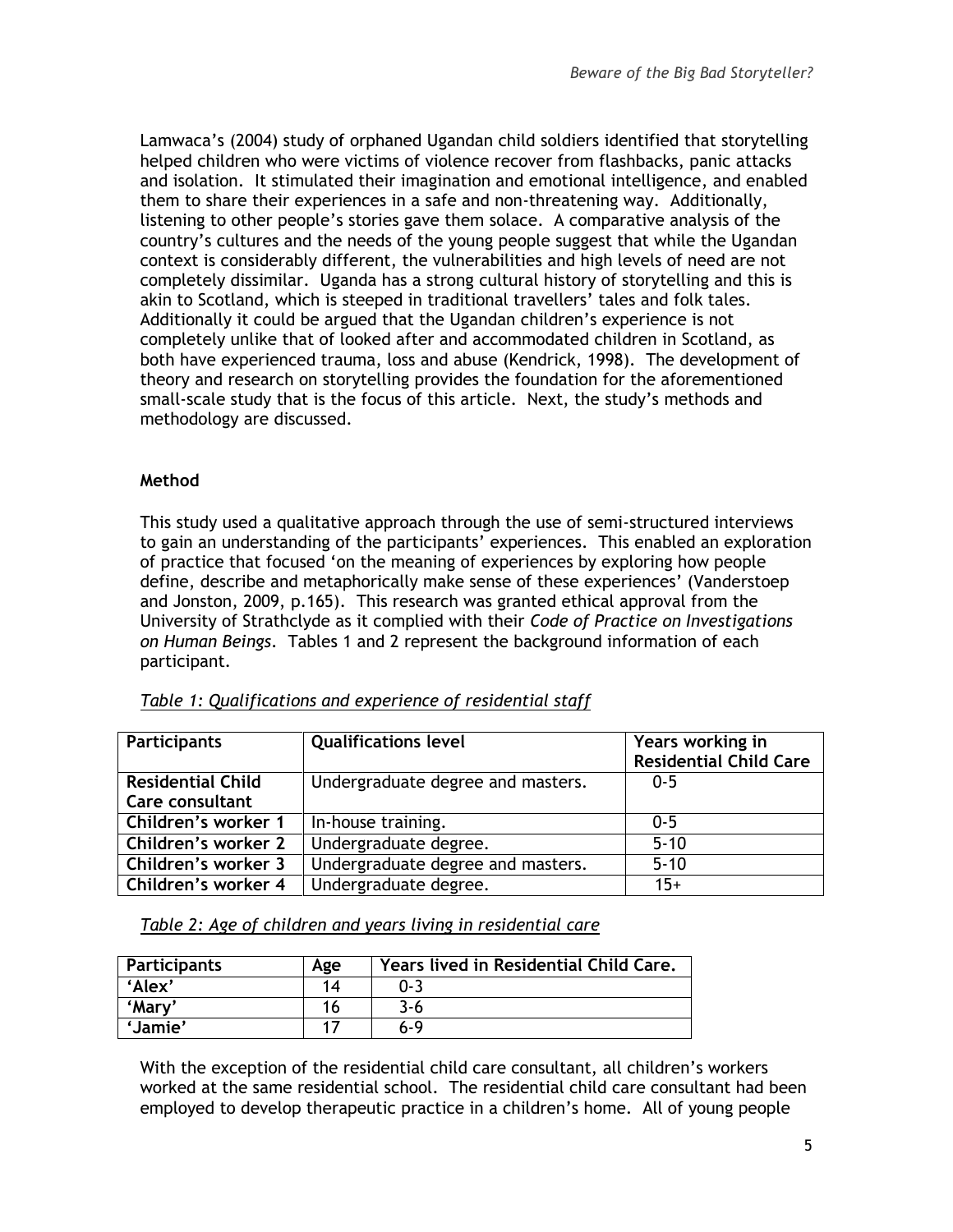interviewed had a learning difficulty. One the children was unable to comprehend open questions and required the use of closed questions; however, closed questions posed the risk of influencing the child's answer. To mitigate this risk any information gained from questions that could be deemed leading was not included in the analysis. All young people's names have been changed to ensure their anonymity.

#### **Findings**

An analysis of participant responses identified four key themes. Three of the themes were selected because they were most frequently discussed throughout the interviews. They are: rhythms, rituals and routines, the role of the children's worker and the relationship. However, it was also important to include findings that were not as frequent in discussion but were significant because of their relevance to related difficulties and potential to inform practice. They comprise the final theme, which is about barriers and challenges of bedtime reading. Many of these challenges had been explored in research and therefore provided a valuable contribution to this paper. Theory has been integrated into each theme to strengthen the paper's evidence base.

#### **Rhythms, Rituals and Routines**

When entering a children's home, one gains a sense of the environment; for children, this will influence their sense of feeling valued and cared for (Smith, 2009). To a guest and student researcher, the homes felt welcoming; they had a containing milieu that appeared educationally rich due to the children's easy access to music, books and poetry. A residential milieu refers to the 'feel' of the residential environment (Smith, 2009, p. 87). This concept evolved from a holistic understanding of how everyday events affect a child's development (Bettelheim, 1950). The workers appeared to place significant value on the principles of creating a residential milieu rich in rhythms, routines and rituals, much like Steiner's (1996) concept of creating school timetables around the rhythms of the day. Workers identified that children have a natural rhythm of learning that is strengthened through routines:

A rhythmic day is best for our young people, to know what's going to happen…a kind of rhythmic holding…a child knows, 'I'm going to have a bath, get into clean pyjamas and someone will read me a story.' That's something they can count on in that part of the day. It's calming, comforting, soothing (Residential child care Consultant).

Workers viewed bedtime as fundamental time during each child's day where they were often restless, anxious, hyperactive or could exhibit challenging behaviour: The nervous system of these children may have been traumatised or maltreated. Their nervous system can get aroused, especially at night time (Residential child care Consultant).

The workers advocated the need to recognise not only the challenges bedtime presents but the therapeutic potential through using bedtime reading as a versatile and engaging approach to supporting their young people in the evening: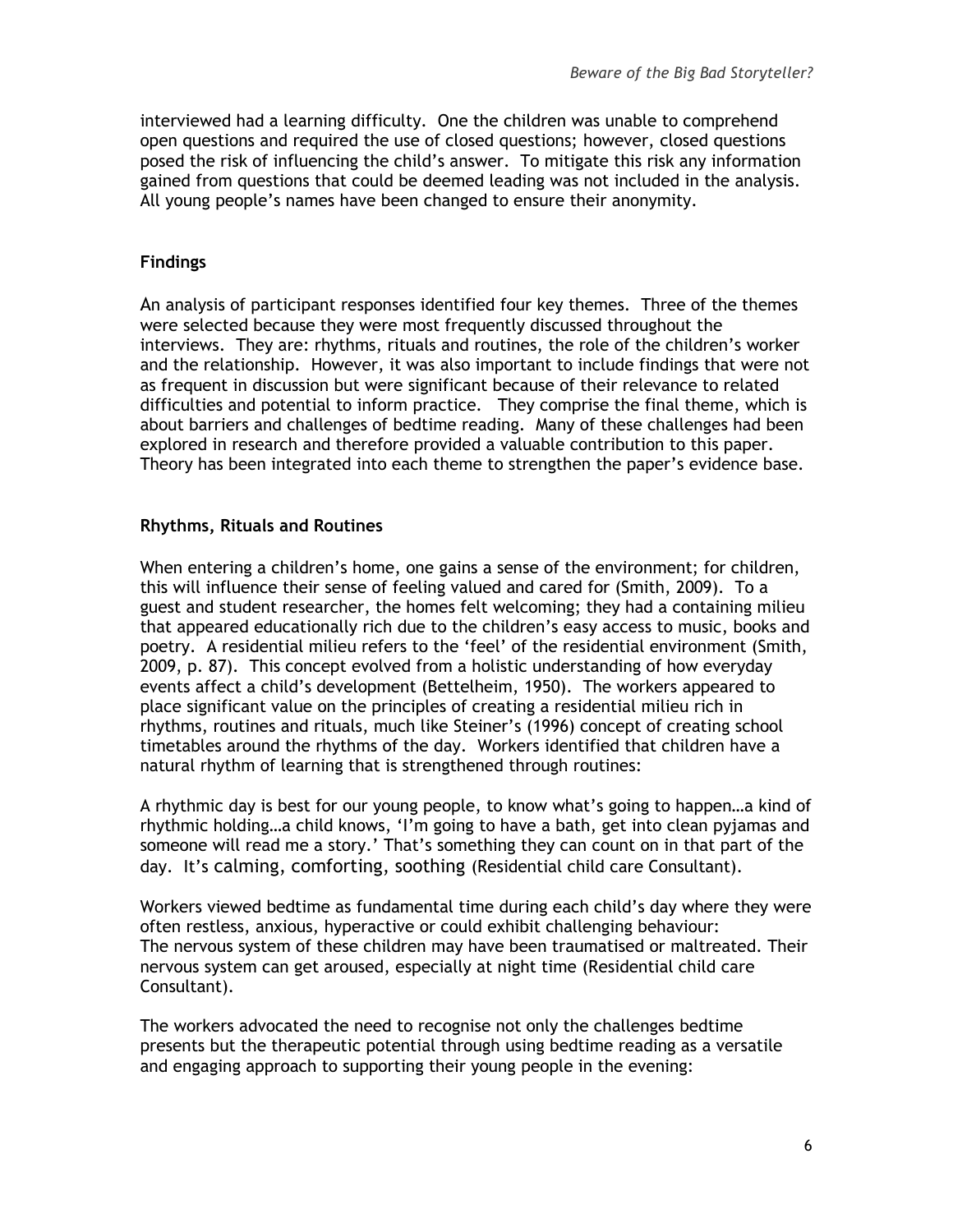There is no doubt a good night sleep is essential and if a pupil is not sleeping well then we experience the repercussions the next day… helping them have a good night sleep is essential and reading stories is part of that (Children's Worker 2).

Rhythms provide children and their carers with a sense of togetherness; attuning their internal rhythms with their environment influences their quality of relationships and attachments (Maier, 1987). Reading is rich in rhythm; workers identified that the rhythms of storytelling helped young people to feel calm and safe through enabling their internal rhythmic energy to relax and slow down in preparation for sleep:

The voice, the movements and breathing, it is one of our basic rhythms that we all have and need and I think it's creating a calm peaceful rhythm by reading. It probably influences the child…one can see it and hear it, movements are getting slower, the rhythm slows down the child in a way (Children's Worker 3).

Young people identified what might be considered the rhythmic quality of bedtime reading as well:

When you can listen to what they're saying, their voice is nice. I like when they change voices and stuff (Mary).

Workers discussed in great depth the importance of routines; routines that differed from the kind of institutional routines intended to maintain social control and meet the needs of the service provider. Alternatively their approach reflected Maier's (1987) belief that routines provide young people with a sense of safety, as they know how their day will end:

When I know they are going to read me a story, then I know it's going to be relaxing (Alex).

Them knowing the routine of a story coming, it helped…to know you're coming in with a story…that's a trusting relationship, a bond…if they know it's coming the next day at a similar time then there's comfort in that (Children's Worker 1).

Rituals are the 'social counterpart to psychological rhythmicity' and are symbolic of culture and togetherness (Maier, 1987, p.115). Within residential child care, rituals can hold great significance as they grow to represent a sense of community (Smith, 2009). All workers referred to various bedtime rituals that included praying together, playing a lyre and lighting a candle:

One lit candle, turned down the lights, kids came like a moth to a flame…they gathered around, it was beautiful, a reverential space, their attention, presence and care, something slowed down a rhythm, they came with such curiosity and not a destructive or disturbing energy (Residential Child Care Consultant).

This description appears to encapsulate the combined use of rhythms, rituals and routines supporting young people to co-regulate. Co-regulation is a term that describes a process through which young people are supported by staff to manage emotional arousal such that they gradually learn to anticipate soothing support with the long-term aim of helping them to self-manage their emotions, behaviour or energy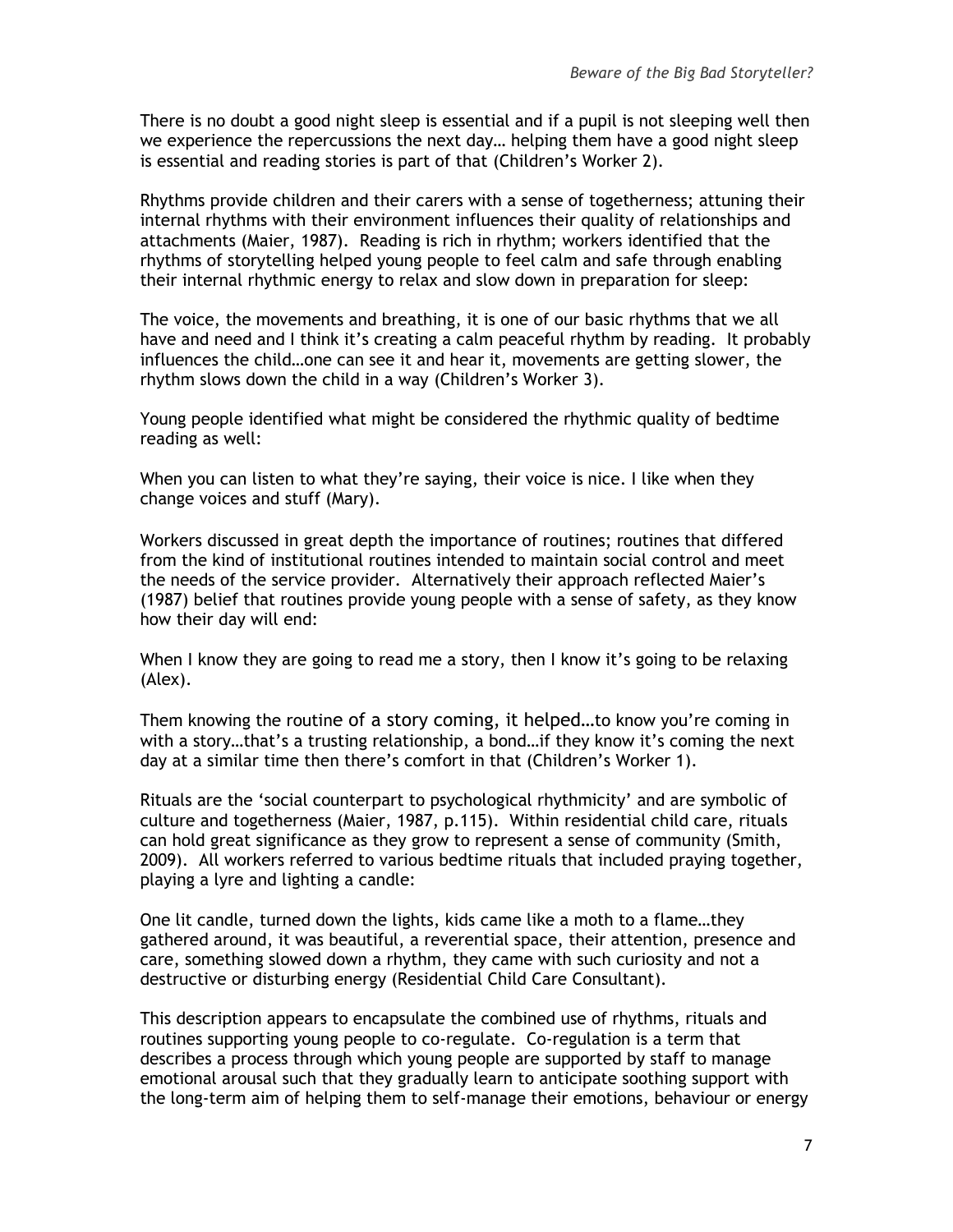(Bath, 2008). This approach embraces the environment of the children's home to provide a containing space for young people to settle in the evening.

#### **The role of the Residential Worker**

The children's workers appeared to view their role as educators through using everyday activities, directly and indirectly, to enhance the development of the whole child. This was evident when they discussed purposefully selecting a book that has educational or developmental value for a child:

What kind of stories have you read with the children? (Interviewer) At about the age they're studying the Romans they begin to explore the society the Romans had and explore democracy so often in the classroom they'll make class rules…so we'll read stories about the Romans…the stories can mirror what needs to be happening developmentally within the child and how we can support that to happen in a very indirect way (Children's Worker 2).

Additionally, the workers identified that a significant part of the children's workers' role was to provide young people with support to enable them to overcome challenges and adversity. This view was reflected in their approach to bedtime reading:

There is a social aspect [to bedtime reading] it's about tolerance, it helps [young people] see things that they may not see in life…in a gentler form perhaps. So something can be approached in a story that maybe they find difficult during the day (Children's Worker 4).

Kids will ask to hear the same story time and time again because there's a message that has resonated with them…it might be about losing a parent, going on an adventure where they find their own identity, developing morality (Children's Worker 2).

Tolkien (cited in Bettelheim, 1991, p.143) identifies that stories often have four parts: fantasy, recovery, escape and consolation. The residential child care consultant discussed how these stories can provide looked after and accommodated children with a heroic role model where a central character overcomes trials and tribulations and gains heroic status:

The stories and fairy tales are an antidote, they provide pictures of a human being that struggles to become good and can become good, triumph over cruelty…A story of a young person tossed from home, much like children in care's experiences, sent through trials and tribulations before they return with their nobility acknowledged (Residential Child Care Consultant).

These stories could offer temporary or permanent solutions that contribute to the formation of a young person's identity, enabling them to view themselves not as a victim or villain but a hero on a quest to find their sense of self (Bettelheim, 1991; Morning, 2008). Phelan (2000) asserts that it is the role of children's workers to support young people to have experiences free from labels, barriers and disability. He asserts that a young person's poor childhood care experience can affect their view of future relationships. This is referred to in attachment literature as a young person's internal working model (Daniel, Wassell, and Gilligan, 2010). These poor childhood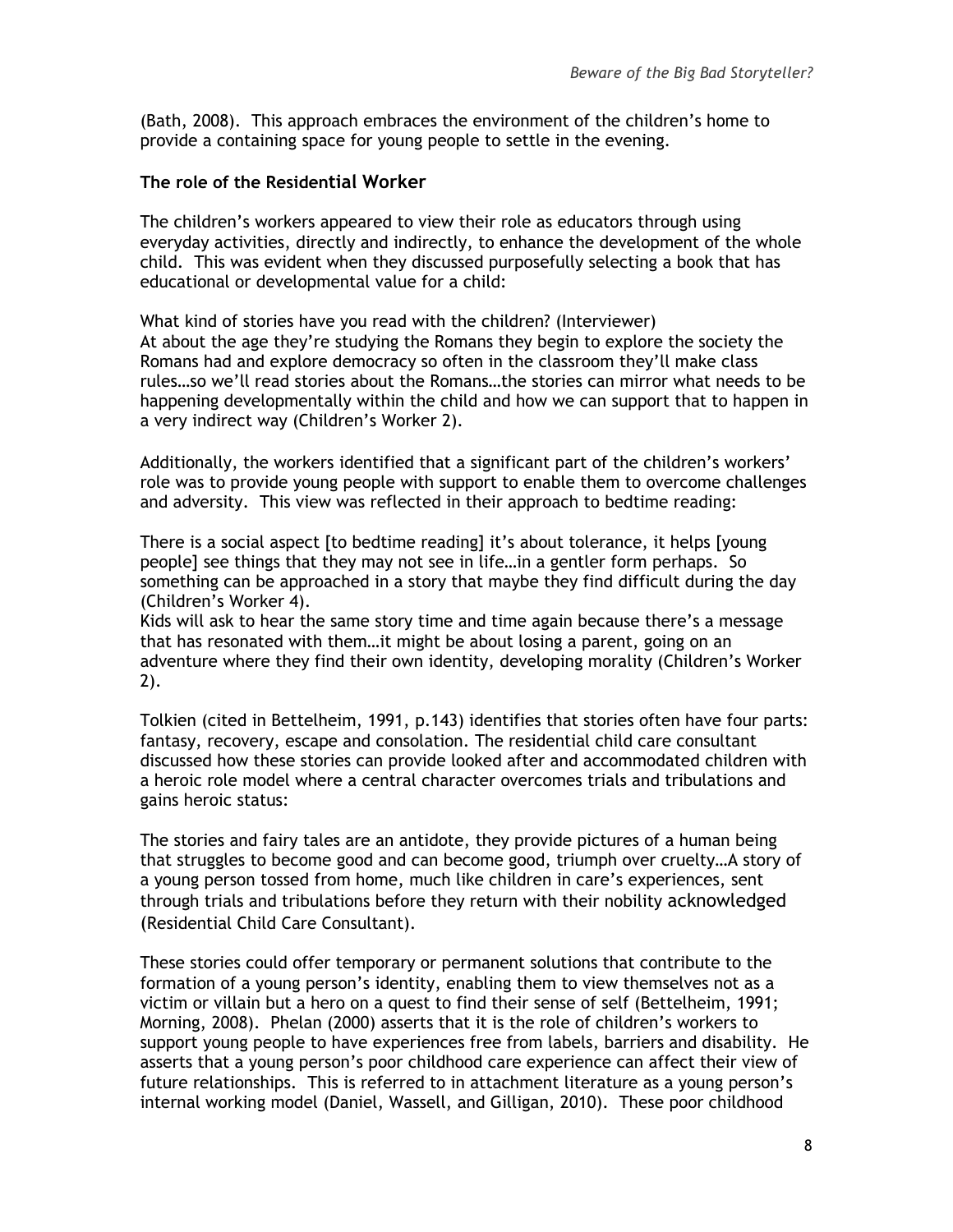experiences can result in children experiencing current relationships through the lens of those that they experienced in their childhood. Phelan argues that this affects their ability to fully experience the present moment with a care giver; he refers to this impact as the 'twin pincers of past defeat and future hopelessness' (2000, p.13). For example, 'Alex' had moved from a different country to this children's home. His experience resonates with stories of heroes who go on a journey and face trials and tribulations:

What do you need in stories to make them good? (Interviewer) Friendship, funny, adventure yeah that's the biggest one, facing lots of gods, beasts and stuff…when I go on an adventure and when Bilbo [from Lord of the Rings ( Tolkien, 1954)] goes on an adventure it's really fun! (Alex)

Alex would consistently refer back to *Lord of the Rings* (Tolkien, 1954) throughout our conversation focusing on Bilbo's heroism and adventure. It could be suggested Alex's worker may have created an experience that enabled Alex to hear stories that were akin to his own journey, that challenged his view of himself and the world, and that could help him to develop a more positive self-image; however, there are ongoing debates regarding the extent to which internal working models can be changed (Daniel, Wassell and Gilligan, 2010).

Bettelheim (1991) argues that children are attracted to stories that relate to their emotional, psychological, physical and relational development. This view was reflected by those workers who had the highest educational attainment; they identified the value of the story as potentially holding metaphorical meaning for the children. This suggests that the children's workers' role is to understand the developmental needs of the young people and have the skills and knowledge to purposefully select stories that have development value for children. In order to do this, a working knowledge of developmental theory is necessary.

## **The Relationship**

The young people all expressed feelings of enjoyment and closeness to their worker:

When they read me a story it's funny and I get closer to them like best friends (Alex). [Bedtime reading] can make me feel closer to them (Mary). I like when [Children's Worker] reads me stories (Jamie).

These feelings of closeness were also shared by all workers who viewed bedtime reading as an intimate time when the children feel a sense of belonging and safety, the most basic of human needs (Maslow, 1971). These shared activities could contribute towards the potential for the workers to become a secure base for their young person. All participants spoke about how a story enables them to share an experience and adventure together:

We can interact through the story. It means he can lie down and listen to my voice and it is about the story that we can share and both enjoy and he can just get a bit of my emotion through how I read the story…you've got this pure trusting space…it's so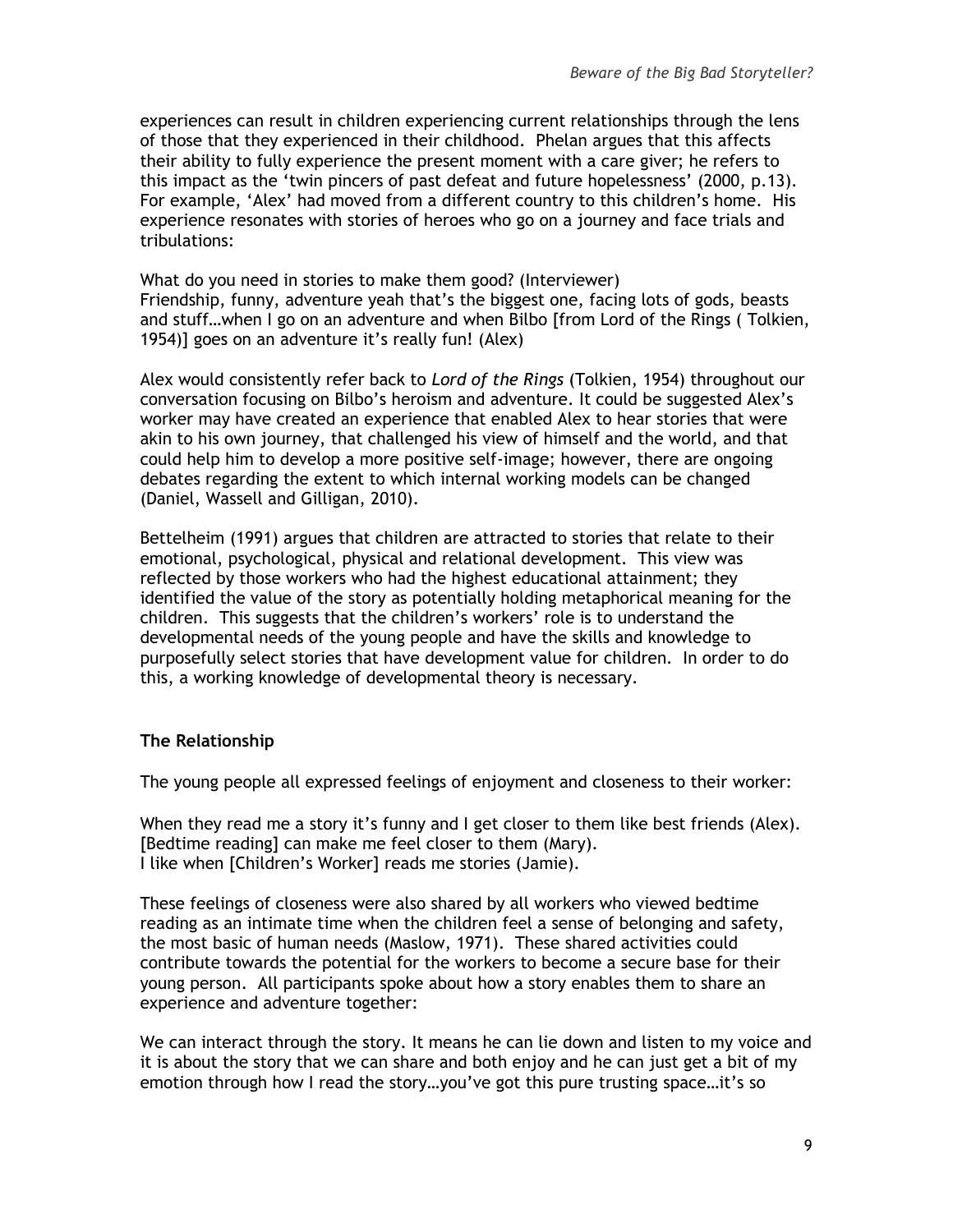exciting and we both can't stop being excited about it together…I love it. It's storytelling and it's just great (Children's Worker 1).

It is noteworthy that this worker discusses sharing his emotions and uses the word 'love' to describe his commitment to the activity. This suggests a level of closeness which may enable a young person to have a healing connection with the worker. The worker's enthusiasm and passion for bedtime reading was evident throughout both the workers' and the young people's descriptions. This suggests that the value of bedtime reading is not based solely on the activity itself but on the genuine commitment and care that workers (and arguably young people) bring to the practice. This is significant as it demonstrates that shared activities are not necessarily therapeutic; it is the worker's thinking and approach that enhance its potential to enrich the therapeutic relationship and nurture the child's wellbeing.

Workers identified that bedtime reading provided them with time to wind down from the events of the day. It gave them space to reconnect with young people:

You experience this kind of intimacy where you forget that the person you are reading to is maybe very challenging throughout the day or that you yourself may not have been at your best and that can all sort of fall away at the hand of the story that you're reading together…you feel this sense of security and relax. It's just this eye-to-eye meeting without kind of judgements or disability clouding the whole encounter (Children's Worker 2).

Many young people enter care with considerable pain-based behaviours stemming from feelings of abandonment or previous experiences of abuse, and they can project these onto the worker (Anglin, 2002). Children's Worker 1 identified that understanding the child's needs and his own needs encouraged them to reunite through their bedtime reading routine and consolidate their differences:

We had a discussion and he said, 'You don't care for me and you don't like me,' and in the end it was the story. I told him I would love to read him a story and how important it is for us...this positive ending to the day. It's great (Children's Worker 1).

Bedtime reading appeared to have ameliorative value for the workers and not just the young people. Workers said it provided them with time to relax and to experience a journey together with the young person. This experience enabled them to reconnect and rebuild their relationship through a bedtime story. The benefits that workers receive through the residential milieu are rarely explored in literature. However, the workers' insight enables consideration of the benefits, for both workers and young people, of choosing to relax with children after conflicts rather than away from the children; this is an area that may benefit from further research.

#### **Barriers and Challenges of Bedtime Reading**

Children's Workers 2, 3 and 4 likened their experiences of reading to young people to their own personal experience: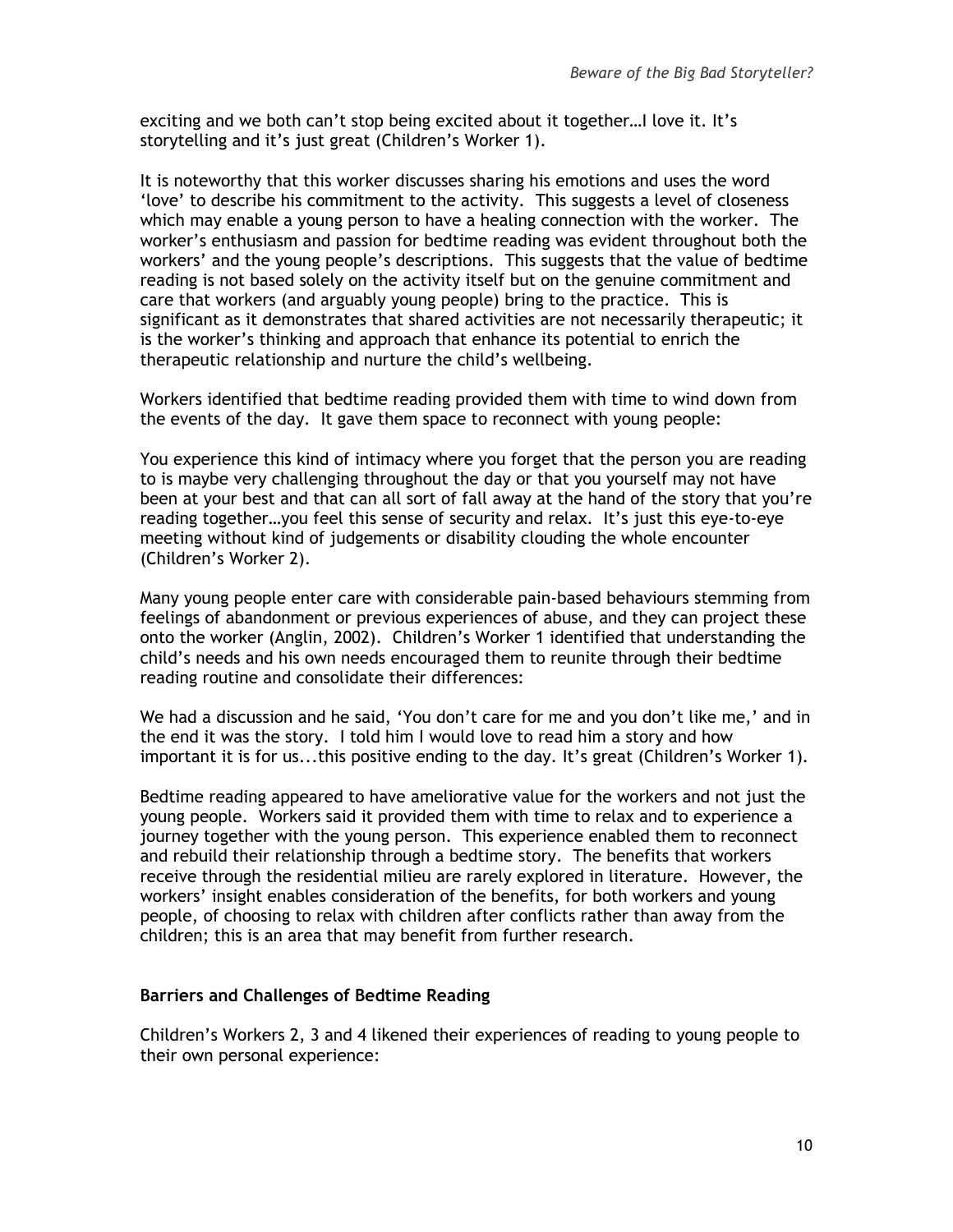When I think about my own experiences of parents reading to me it was very nice, that warm sort of embrace. Someone taking time to care for you where you have that intimate cuddly moment. We don't necessarily do this with our pupils but the gestures are still the same (Children's Worker 2).

Their reflections demonstrated the value they placed on giving other children the positive caregiving experiences they themselves had as a child or have had with their own children. Alternatively, the residential child care consultant identified that some workers had their own adverse life experiences, had no personal experiences of being read to and potentially as a result did not value bedtime reading. Additionally, a lack of training and literary skills, along with employers who do not promote educationally rich environments, can inhibit their practice of bedtime reading in the sector more widely. An overview of the reading schemes in children's homes in Scotland identified that a significant barrier was children's workers inadequate knowledge of literature, poor literacy skills, lack of confidence and negative attitudes towards reading (Poulton, 2012; Scottish Government, 2008). Additionally, books were not easy to access or available in children's homes (Scottish Government, 2008b). Whilst the residential child care consultant identified that the workers were not encouraged to enhance their own educational attainment in the field of child care generally, in contract, the children's workers in the study placed significant value on their education influencing their practice:

Getting to do the BA and having some theoretical input... changed my attitude and how I looked at my role! I'm the one who's supposed to help [the young person]. His day can stand and fall with my attitude and inner values…unless I'm going to learn develop and grow there's no way I can help him develop and grow (Children's Worker 3).

The children's workers in this study have worked in an environment that promotes education in its widest sense; however, research has identified that there still remains significant concern that many workers are not adequately supported by their employers. Electing appropriate books requires an understanding of the benefits of reading: diversion, inspiration, escape and role modelling. This, therefore, requires employers to provide their staff with training on children's literature, child development and storytelling to help develop their knowledge, improve their confidence and ultimately improve the experiences of looked after and accommodated children.

Care experiences can instigate residual distress for some young people in care; this can have an impact on their behaviour, mood and sense of safety at bedtime when they feel more vulnerable (Conlon, 2005). Workers identified that for some young people, bedtime can be challenging. However, only one worker identified that for some young people bedtime reading could be upsetting:

Yes it's challenging when [bedtime reading] stirs up something difficult for the child. It didn't happen often; you think you're having story time and it turns into something quite serious that can be a bit of a throwback (Children's worker 4).

This worker identified that for some children bedtime reading could instigate traumatic memories. Bessel van der Kolk (2005) describes trauma as 'the experience of multiple, chronic and prolonged, developmentally adverse traumatic events, most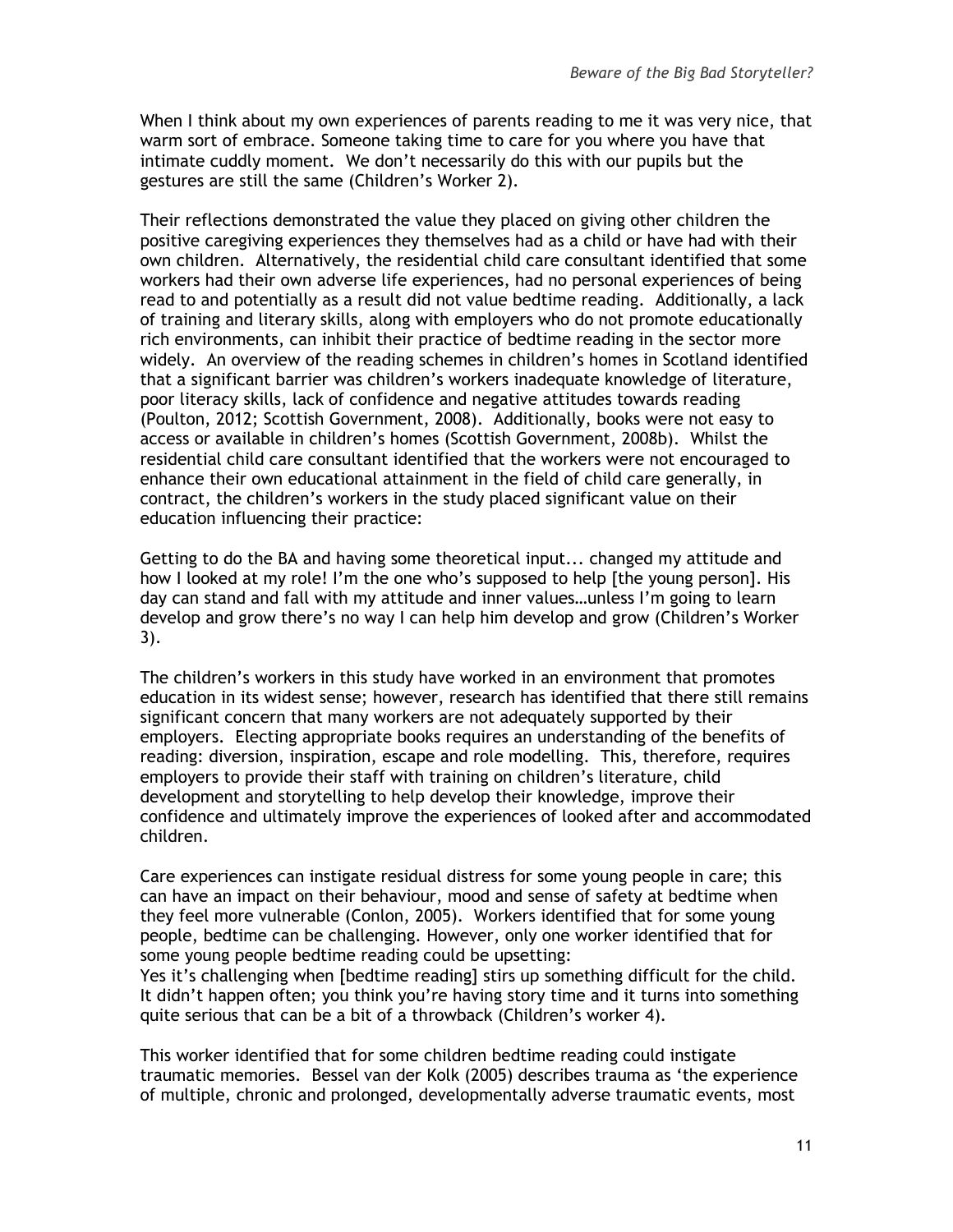often of an interpersonal nature...and early life onset' (p. 402). Bedtime for looked after and accommodated children can trigger hyperarousal, hypervigilance or avoidant behaviours; behaviours that are similar to symptoms of post-traumatic stress disorder. Conlon's (2005) research provided evidence of the importance of creating an environment that supports children physically and emotionally for bedtime. Conlon identified that maximum emotional support occurred when staff shared activities with young people. As identified by the children's worker, the use of bedtime reading does not remove the chance that night time may instigate traumatic memories for young people; however, the themes discussed above – rhythms, rituals, routines, the relationship and the children's workers' role – may minimise this risk and potentially nurture a young person's sense of safety, identity and belonging, thus enhancing their emotional and physical wellbeing.

## **Discussion and Conclusion**

This research brought to life the bedtime reading experiences of children's workers and the children who live in residential child care. It provided initial evidence to enhance our understanding of the therapeutic potential of bedtime reading. However, the fundamental purpose of this research is to positively influence individual and organisational residential child care practice. Research has identified that many children's homes do not have books readily available for young people and children's workers do not have the confidence, experience or literacy skills to implement storytelling. The children's workers' and residential child care consultant's descriptions demonstrated inspiring residential practice. Fundamental to this, however, was their understanding of child development, the residential milieu and their approach to using activities to enhance children's emotional wellbeing. Many workers associated this knowledge with their educational attainment in child care. This suggests that to enable our young people to grow and develop in an educationally rich environment we must give our children's workers the same opportunity. Much like the story of the king who banished all the storytellers from his kingdom so his people could not learn, if we allow our children in care to be brought up in a world free from stories and books, we reduce the likelihood that they will develop into strong, confident and knowledgeable adults.

## **References**

Anglin, J. (2002). *Pain, normality and the struggle for congruence: Reinterpreting residential child care for children and youth*. New York: The Haworth Press.

Bath, I. (2008). Calming together: The pathway to self-control. *Reclaiming Children and Youth*, *14* (6),44-46.

Bettlelheim, B. (1950). *Love is not enough*. Glencoe, IL: The Free Press.

Bettelheim, B. (1991). *The uses of enchantment: the meaning and importance of fairy tales*. Harmondsworth: Penguin Books.

City of Edinburgh Council (2010). *Reading champion project*. Retrieved from http://www.askaboutireland.ie/aai-files/assets/libraries/an-chomhairle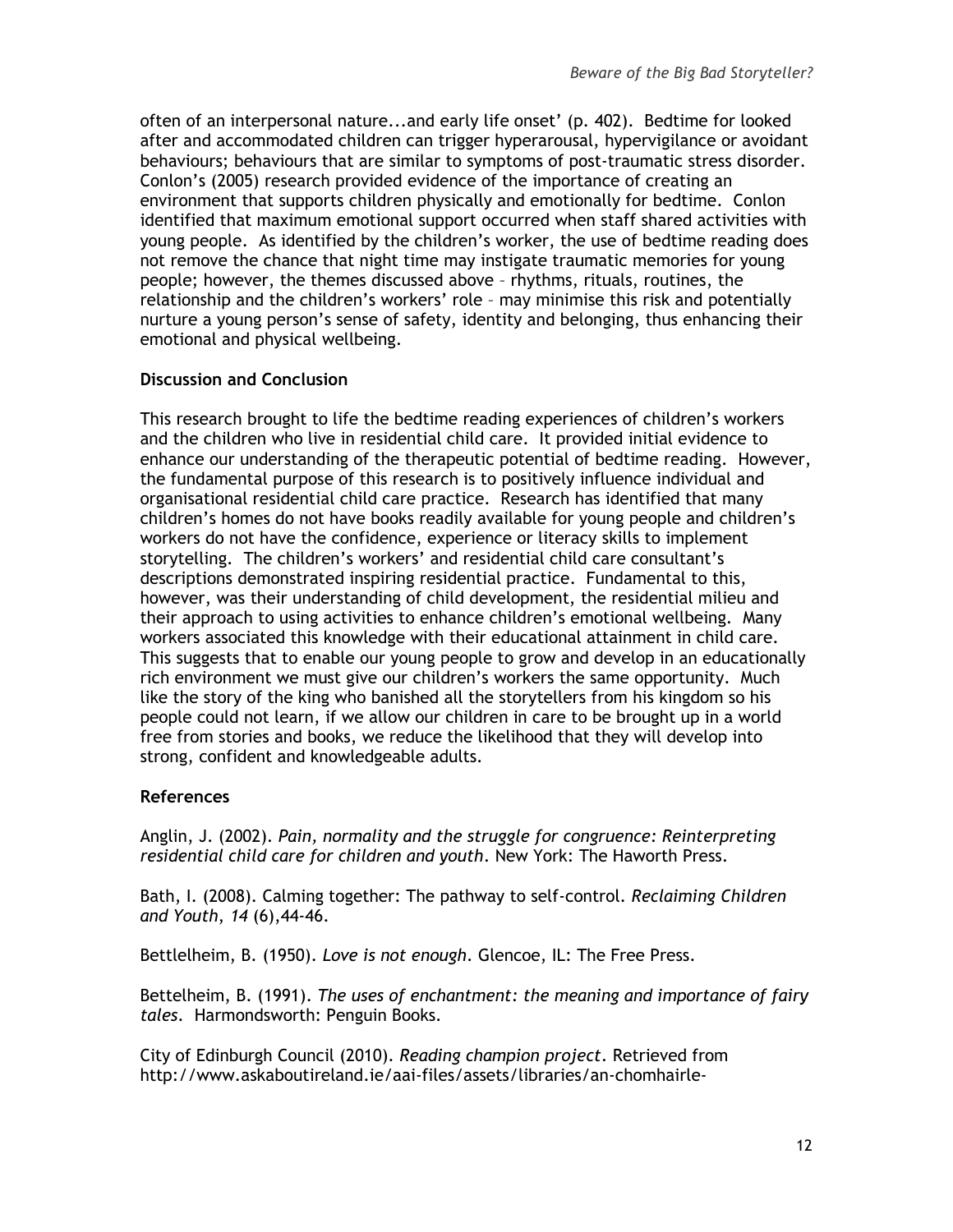leabharlanna/libraries/books-and-reading/ReadingChampionReportFinal15Sept2010- %281%29.pdf

Conlon, M. (2005). Creating a safe place to sleep: an analysis of night care staff interventions to reduce evening and night-time disturbance in residential care unit, *Scottish Journal of Residential Child Care*, *4* (2), 1-9.

Daniel, B., Wassell, S. & Gilligan, R. (2010). *Child development for child care and protection workers* (2nd Ed.). London: Jessica Kingsley.

Dundes, A. (1991). Bruno Bettelheim's uses of enchantment and abuses of scholarship. *The Journal of American Folklore*, *104* (411), 74-83.

Kendrick, A. (1998). In their best interest? Protecting children from abuse in residential and foster care. *International Journal of Child and Family Welfare*, *3* (2), 169-185.

Lamwaca, B. (2004). *The power of storytelling and reading in healing children orphaned by war in northern Uganda* (Paper given at the 29<sup>th</sup> World Congress of the International Board on Books for Young People, Cape Town, South Africa). Retrieved from http://www.nabuur.com/files/attach/2008/10/task/doc\_45bec6fdc42c7.pdf

Linnane, C. (2008). Encouraging reading among children in care: The Edinburgh reading champion project. *Scottish Journal of Residential Child Care*, *7* (2), 25-27.

Maier, H. (1987). *Developmental group care of children and youth: concepts and practice*. London: The Haworth Press.

Maslow, A. (1971). *The farther reaches of human nature*. New York: Viking.

Morning, C. (2008). *Opening their treasures they offered him gifts: the broken and unopened gifts of relationship in residential childcare*. Retrieved from [www.allianceforchildhood.org.uk/.../Opening\\_Their\\_Treasures.pdf](http://www.allianceforchildhood.org.uk/.../Opening_Their_Treasures.pdf)

Phelan, J. (2000). Another look at activities. *Journal of Child and Youth Care*, *14* (2), 1-7.

Poulton, L. (2012). *Looked-after children and literacy: A brief review*. London: National Literacy Trust. Scottish Government (2008). *Evaluation of Reading Rich*. Edinburgh: Scottish Government.

Smith, M. (2009). *Rethinking residential child care: positive perspectives*. Bristol: The Policy Press.

Steiner, R. (1996). *The child's changing consciousness as the basis of pedagogical practice*. Hudson: Anthroposophic Press.